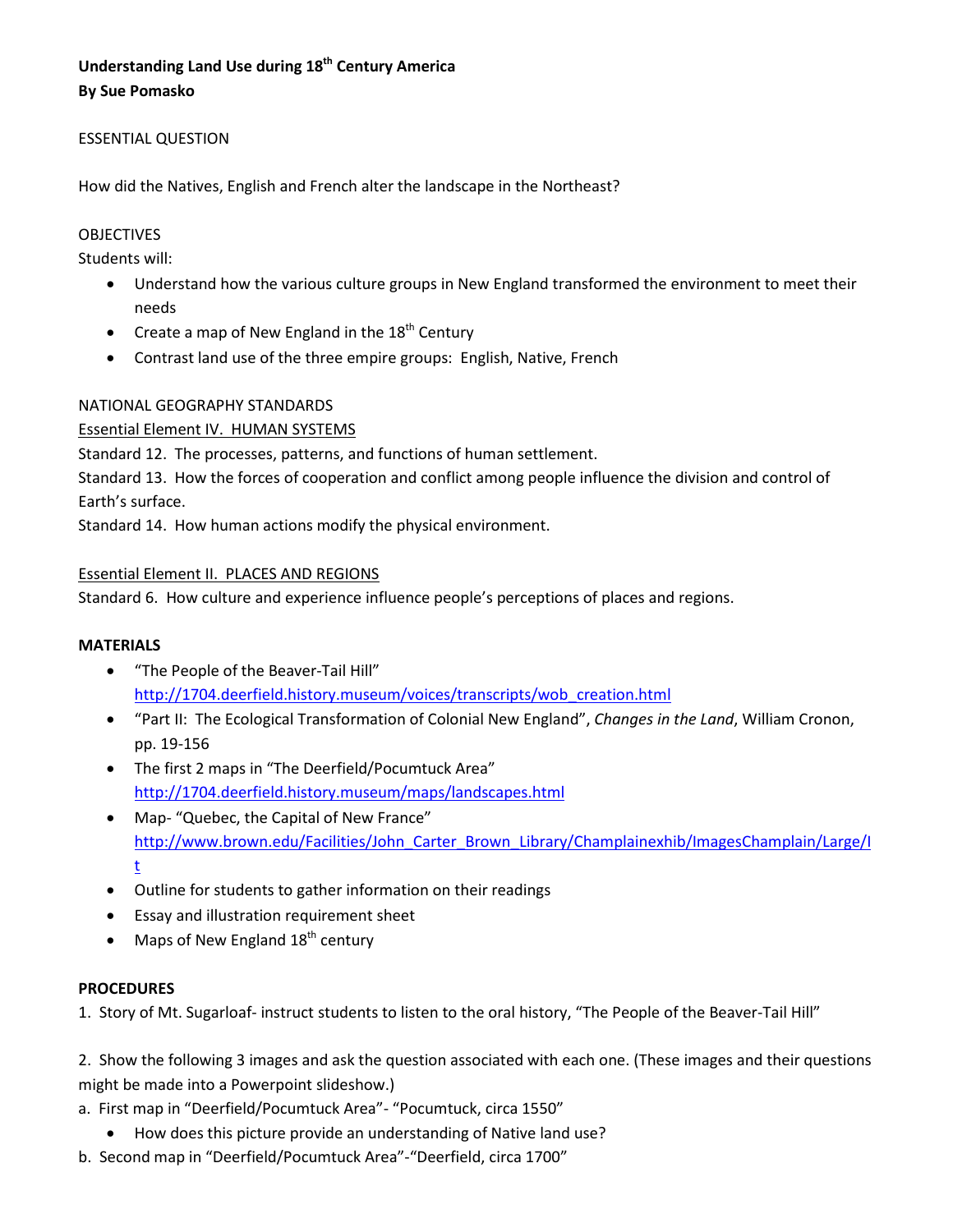- How does this picture provide an understanding of colonist land use?
- c. Map- "Quebec, the Capital of New France"
	- How does this picture provide an understanding of French land use?

3. Break students into 3 groups (Native, English, French) and have them read about land use and settlements of the northeast during the 18<sup>th</sup> Century (use websites under resources and guided questions worksheet)

# **Requirements for Group and Individual Presentations**

# *Group Requirements:*

1. After being divided into an English, French, or Native group, read the information regarding land use by these 3 empires. Website links are listed at the top of each outline. Use the questions on the outline to guide your reading and gather information about these empires.

2. Create a presentation of 5-7 minutes on how your empire interacted with the land. The information you provide will be recorded by your classmates.

# *Individual Requirements*

After documenting the information regarding all 3 empire groups use this information to write a 5-paragraph essay and draw an illustration or map of your empire choice.

1. Essay requirements:

- a. Introduction paragraph- include an overview of how all 3 groups interacted with the land in  $18^{th}$  century America.
- b. Second paragraph- include specific examples of how one of the empire groups interacted with the environment.
- c. Third paragraph- provide specific examples of how the land was distributed and viewed by your empire group.
- d. Fourth paragraph- should include the struggles your empire group faced while trying to maintain their landscape.
- e. Fifth paragraph- should include your opinion on how the landscape struggle has shaped America today.

2. Map or illustration- include how your empire was designed, its location, and how it was used.

3. Have students report to the class about land use and settlement findings. As groups present have all students take notes on the 3 cultural groups.

4. Have students create a map/illustration and write a summary on the land use and adaptations by the 3 cultures.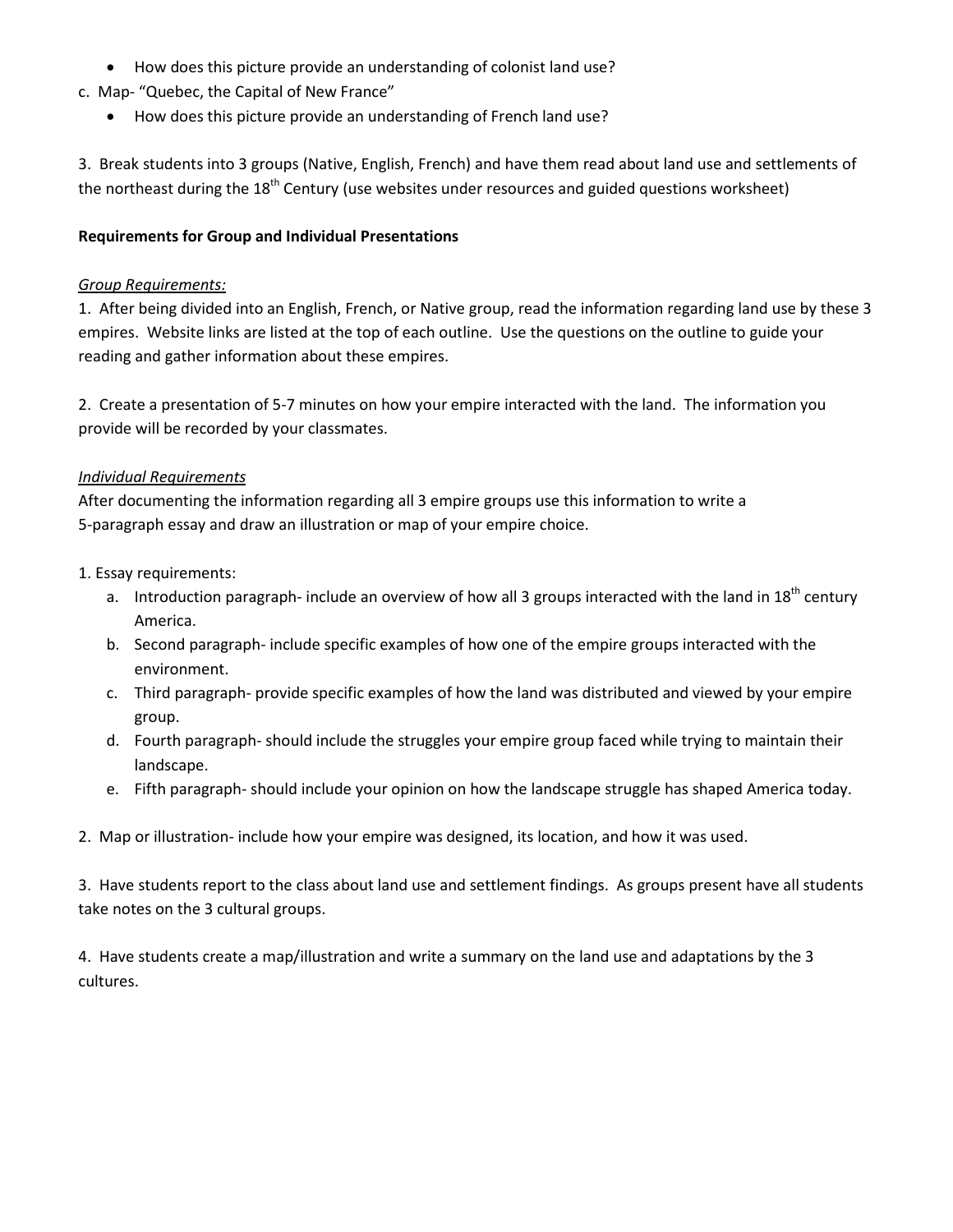# **RESOURCES**

Beaver legend: <http://www.bio.umass.edu/biology/conn.river/nalegend.html>

*Raid on Deerfield: the Many Stories of 1704* website[, http://1704.deerfield.history.museum/home.do](http://1704.deerfield.history.museum/home.do)

- Voices and Songs
	- o Creation and Deeptime Stories**-** Wôbanakiak: Amiskwôlowôkoiak the People of the Beaver-tail Hill
- Meet the Five Cultures
	- o English Lifeways- England, circa 1600
	- o French Lifeways- France, circa 1600
	- o Kaneinkehaka Lifeways- Mohawk Valley, circa 1500
	- o Wobanaki Lifeways- circa 1600
- Explanations
	- o European Land Use and the Transformation of the Northeast
	- o French Colonization
	- o Native Land Use and Settlements in the Northeast Woodlands
	- o Captivity and Return
- Story Menu
	- o New Communities- Founding a Permanent Settlement at Deerfield, 1682; Founding Montreal, 1642; Founding New Kanienkehaka Communities, 1666; Founding Schaghticoke and Odanak
- Maps
- Artifacts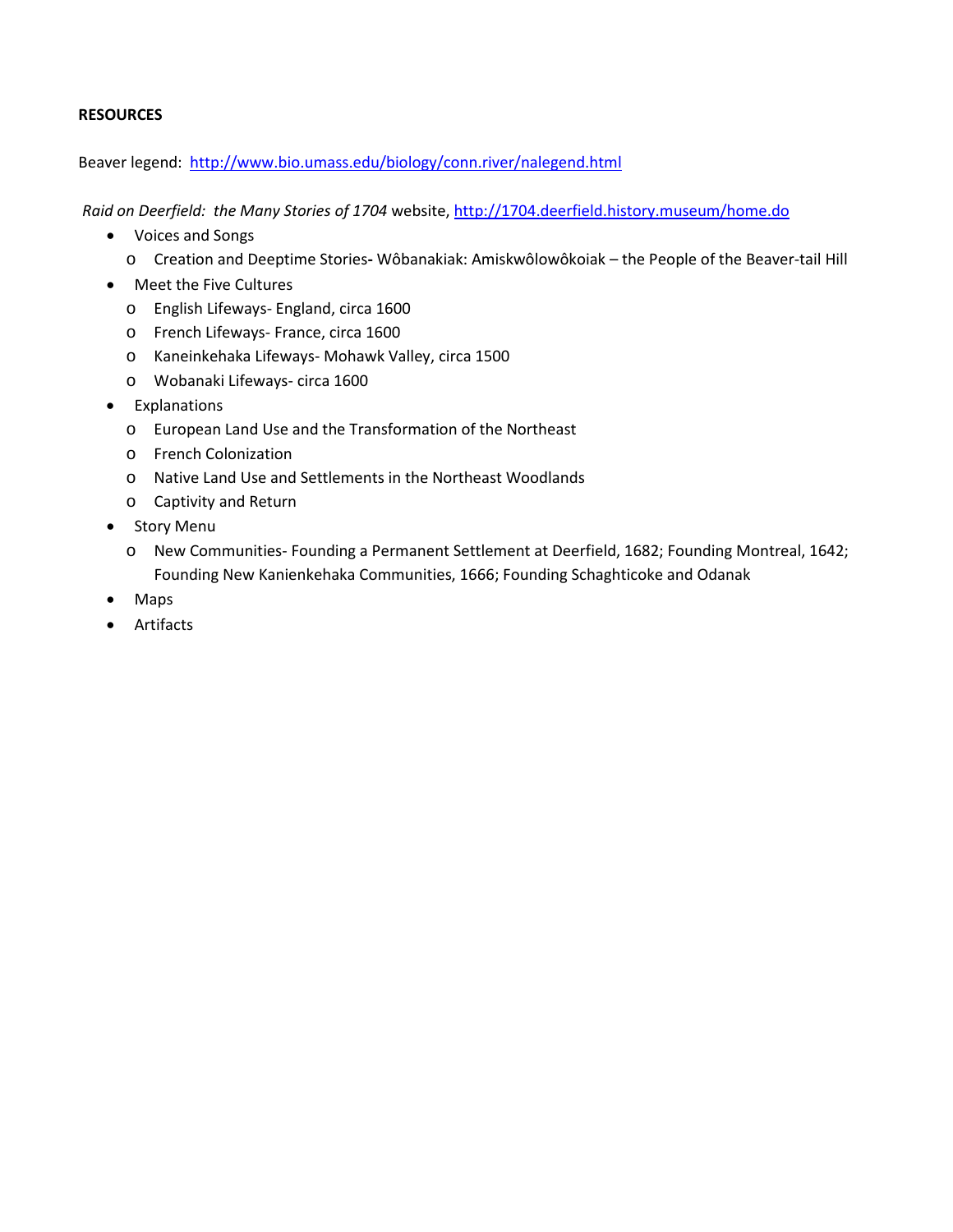http://1704.deerfield.history.museum/groups/lifeways.do?title=English

Describe the hardships the English faced during the 17<sup>th</sup> Century.

Describe the "English Lifeways" illustration.

Describe the common foods eaten by the English.

Describe the clothing used by the English.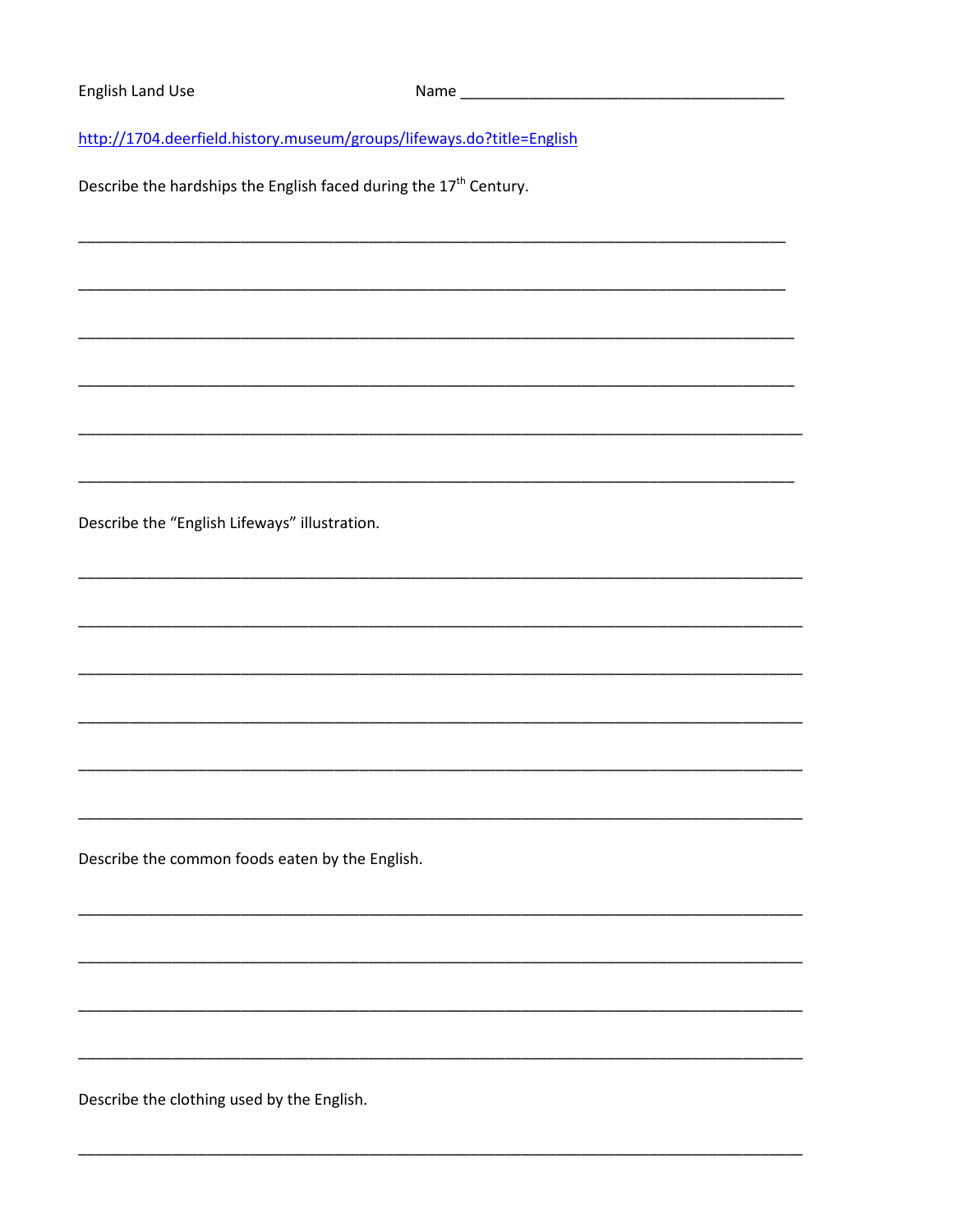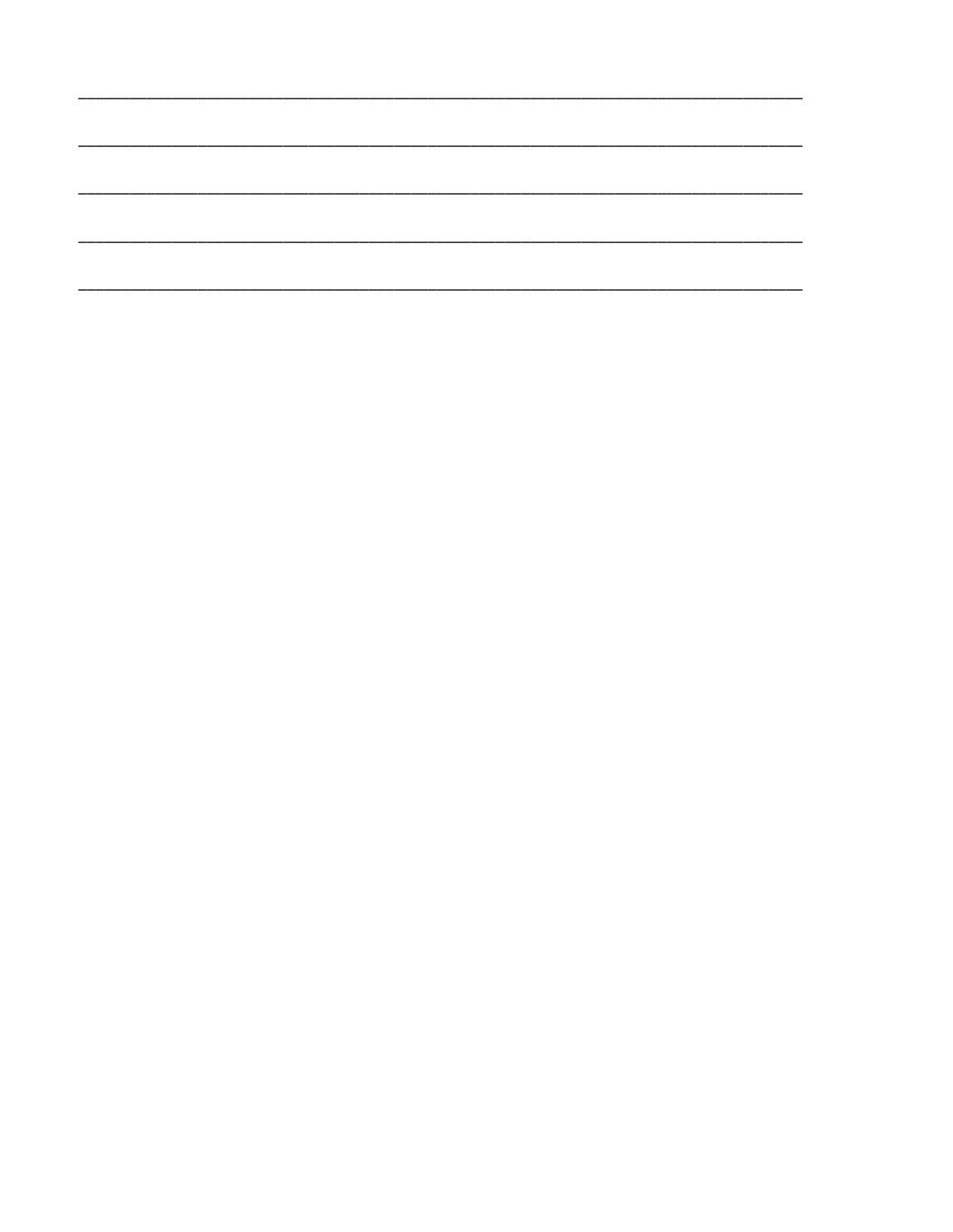http://1704.deerfield.history.museum/scenes/nsscenes/founding.do?title=foundDeerfield http://1704.deerfield.history.museum/popups/background.do?shortName=expLand

Why were the English determined to establish their village in Deerfield (Pocumtuck)?

According to the English, what was the "traditional" European way of using land?

Contrast the Native/English view on land "ownership".

How did the Metacom War (King Philip's War) effect English and Native relations?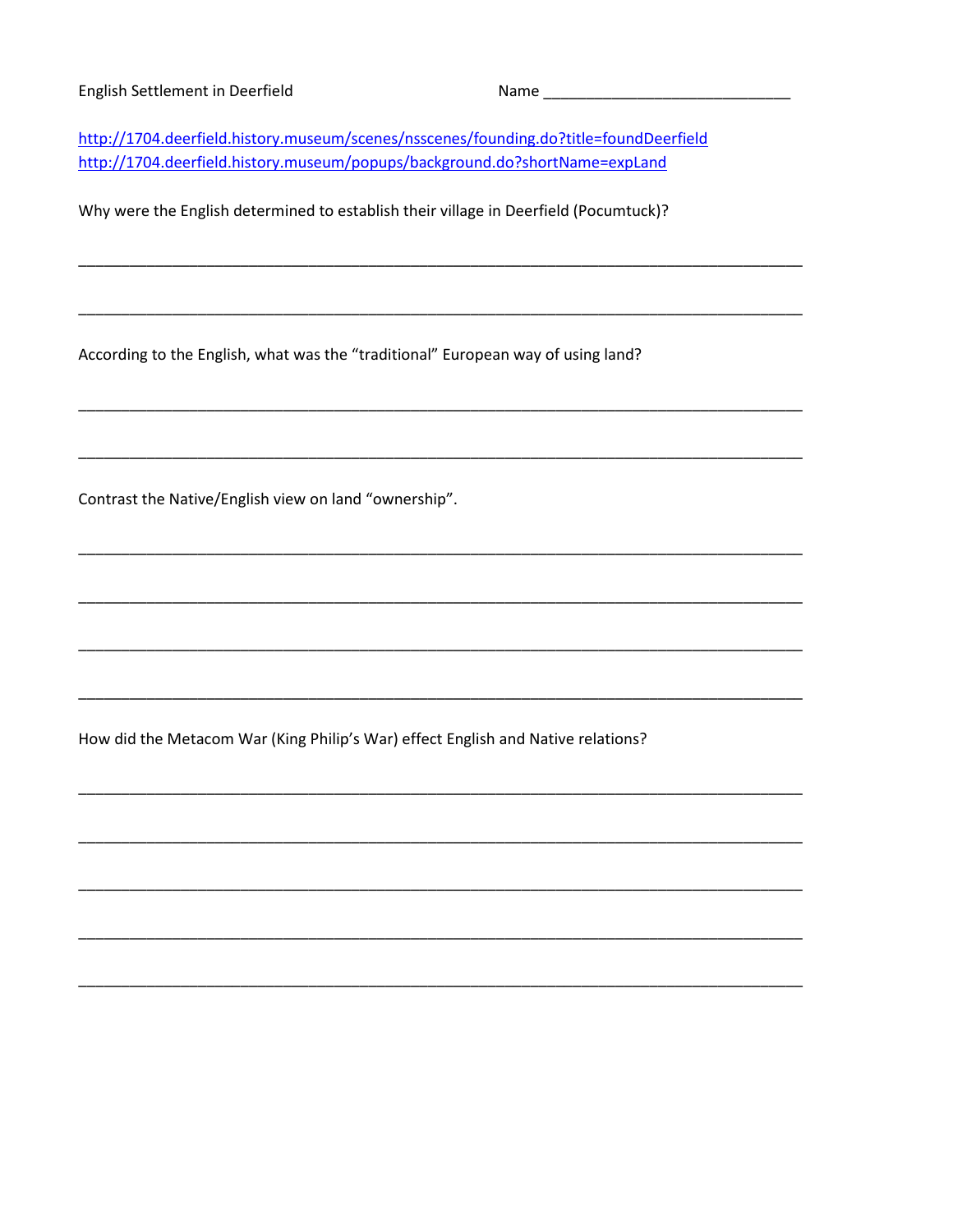http://1704.deerfield.history.museum/groups/lifeways.do?title=French http://1704.deerfield.history.museum/popups/background.do?shortName=expColonialFrench http://1704.deerfield.history.museum/scenes/nsscenes/founding.do?title=foundMontreal

Describe the French colonists and how they distributed land.

Describe the French community and society during the  $17^{\text{th}}$  century.

Describe the European community that emerged in Montreal.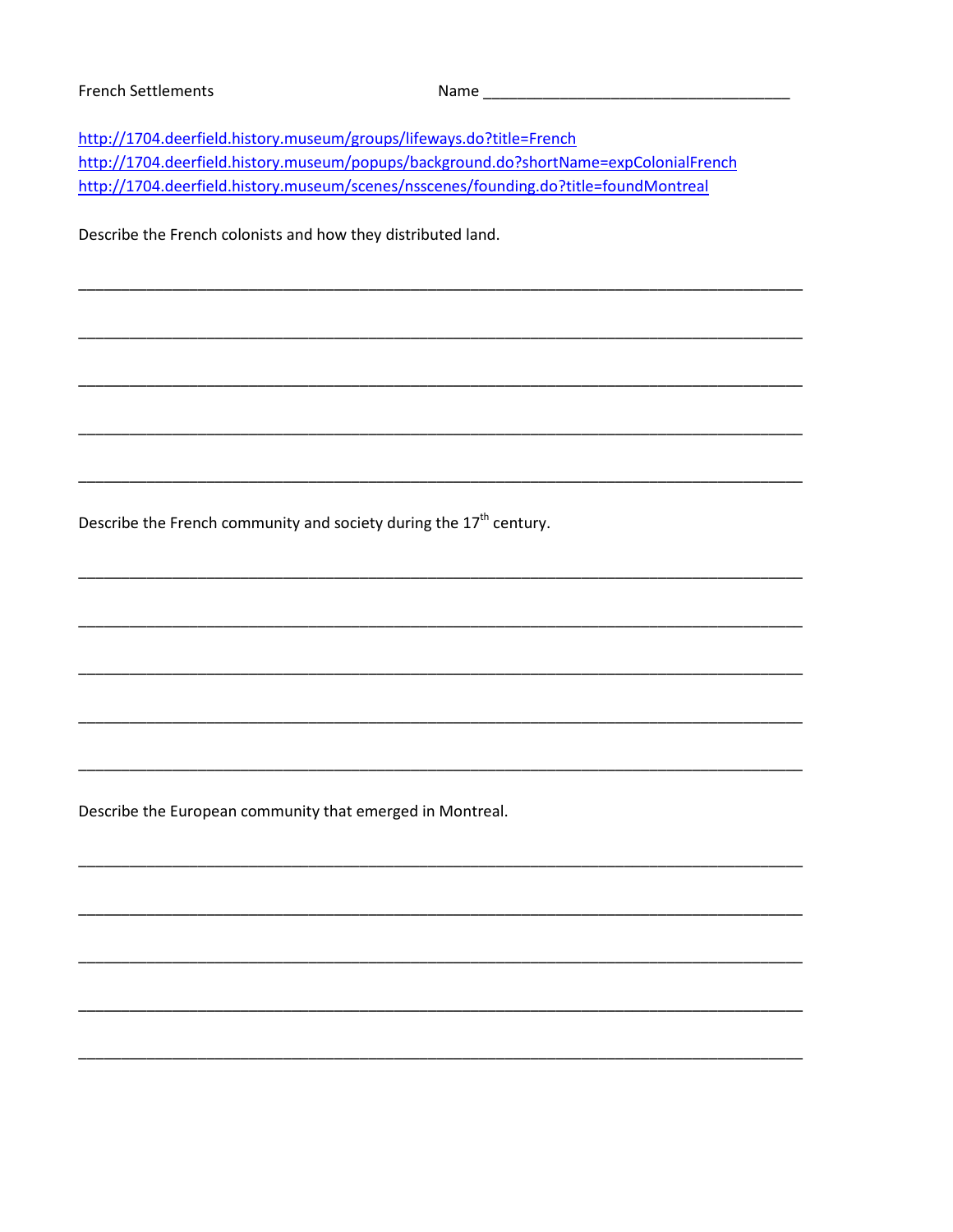http://1704.deerfield.history.museum/popups/background.do?shortName=expNLand http://1704.deerfield.history.museum/groups/lifeways.do?title=Kanienkehaka

Describe the relationship between the Native people and the landscape.

Describe how the Algonquian communities used the resources on the landscape.

Describe Iroquoian homeland use and resources.

Describe the forest and clearing practices used by the Kanienkehaka (Mohawk).